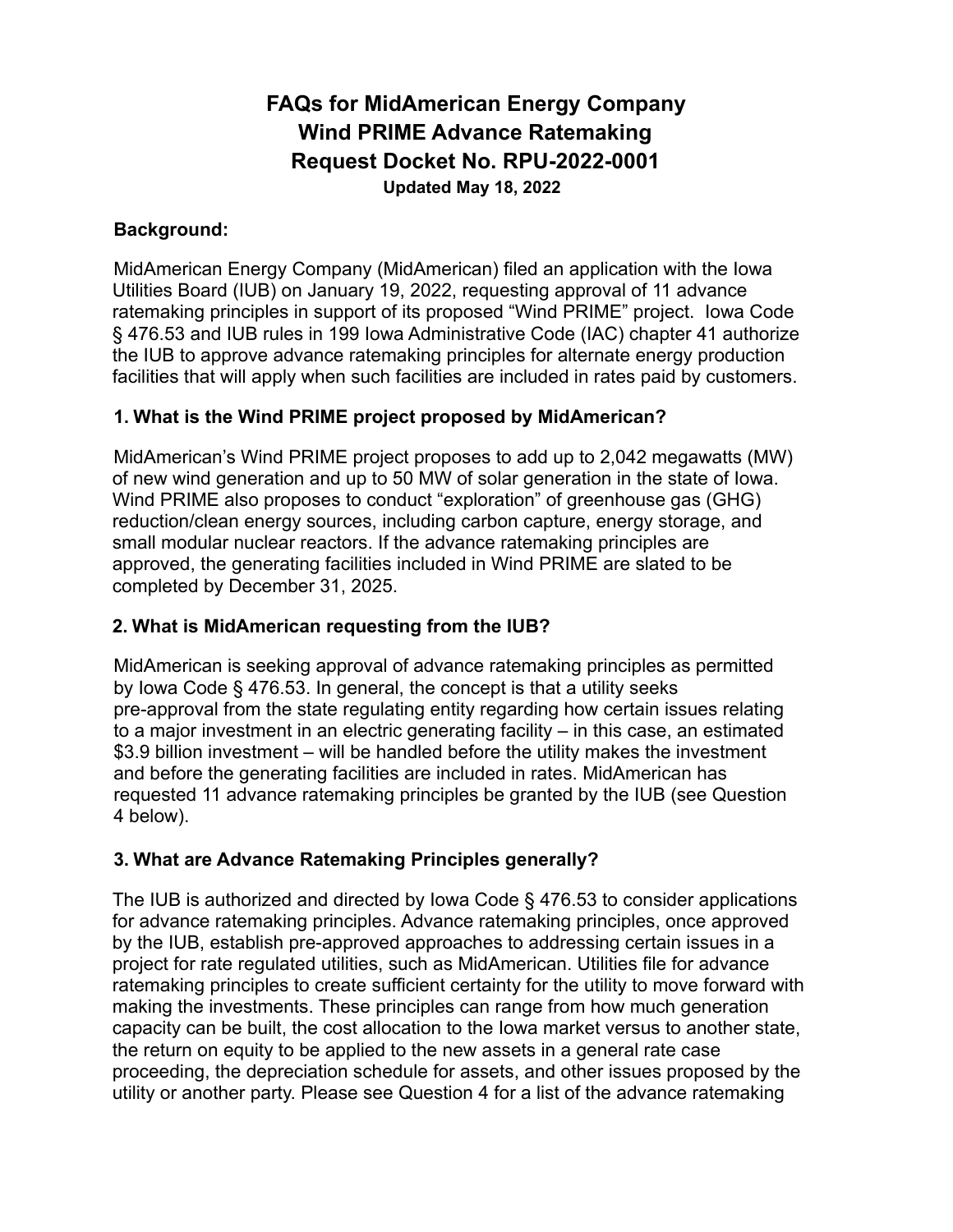principles requested by MidAmerican in this docket.

# **4. What are the advance ratemaking principles requested by MidAmerican?**

MidAmerican is proposing 11 ratemaking principles. They are listed below, as proposed:

- **Iowa Jurisdictional Allocation –** Allocate Wind PRIME to Iowa in the same manner as prior wind projects.
- **Cost Cap –** The cost cap for Wind PRIME is \$1.89 million per MW (including AFUDC) for wind-powered facilities and \$1.854 million per MW (including AFUDC) for solar-powered generation.
- **Size Cap –** 2,042 MW wind generation and 50 MW-AC solar generation. MidAmerican is targeting multiple sites; some are being developed by other companies and MidAmerican is self-developing other sites. As of March 2022, approximately half of the sites are not yet determined.
- **Depreciation –** Depreciable life of 40 years for wind facilities and 30 years for solar facilities.
- **Return on Equity –** An 11.25% return on equity, and an AFUDC rate that recognizes a return on common equity of 10% shall be applied to construction work in progress.
- **Cancellation Costs –** In the event MidAmerican cancels any Wind PRIME site for good cause, MidAmerican's prudently incurred and unreimbursed costs shall be amortized over a period of ten years, beginning no later than six months after the cancellation. The annual amortization shall be recorded above-the-line and included in MidAmerican's revenue requirement calculations, but the unamortized balance shall not be included in rate base in any such calculations.
- **Environmental Benefits, CO2 Credits, and the Like –** All environmental benefits of Wind PRIME, wind- and solar-related, shall be allocated to each of the customer classes based on class kilowatt-hour (kWh) sales. The Iowa portion of any revenues from the sale of environmental or compliance related benefits associated with Wind PRIME shall be recorded as a regulatory liability and will be excluded from the Iowa Energy Adjustment Clause (EAC) as approved in MidAmerican's 2013 rate case, until the investment and all other costs and benefits of Wind PRIME are included in base rates or the EAC in a future rate proceeding.
- **Federal Production Tax Credits (PTC) –** The Iowa jurisdictional portion of any federal PTCs associated with Wind PRIME will be recorded above-the-line in FERC account 409.1, or any successor account for recording such credits. However, the Iowa jurisdictional portion of any federal PTCs associated with Wind PRIME will be excluded from the Iowa EAC approved in MidAmerican's 2013 rate case.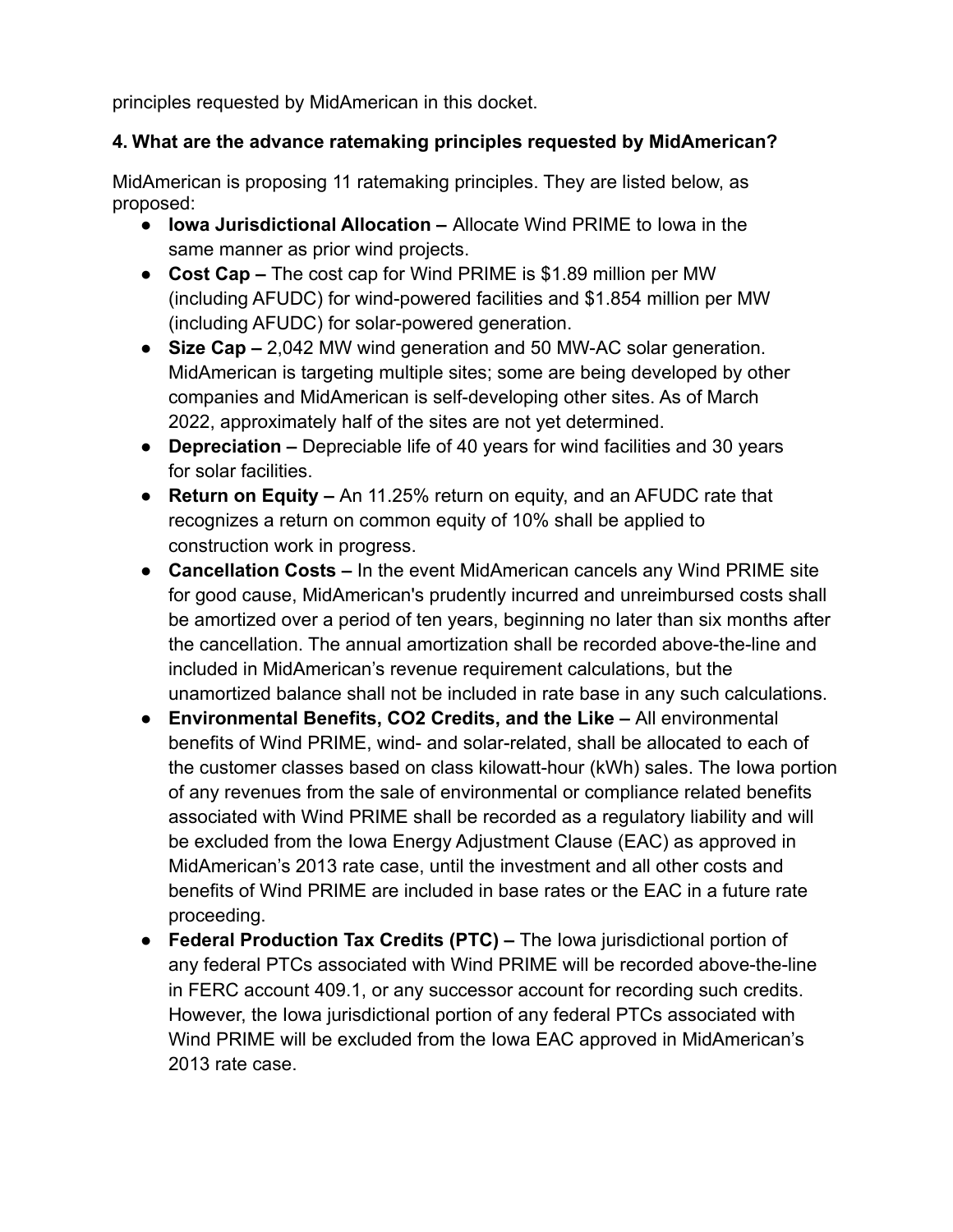- **Iowa Retail Energy Benefits –** Each month, 100% of the Iowa retail energy benefits from Wind PRIME production shall be excluded from the Iowa EAC approved in MidAmerican's 2013 rate case. However, the Iowa retail energy benefits from Wind PRIME production shall be included in the calculation of any revenue sharing for the year.
- **Technology Study Costs –** MidAmerican will account for prudently incurred costs for technology evaluation studies, site evaluation studies, front-end engineering and design studies, project reviews and other related studies needed to establish the feasibility of carbon capture and sequestration, energy storage and small modular nuclear reactor technologies and specific projects that would use those technologies in the following manner. The sum of all costs reclassified to a regulatory asset shall not exceed \$25 million. The regulatory asset will be included in MidAmerican's next general rate case with recovery not to exceed 60 months. The annual amortization shall be included in MidAmerican's revenue requirement calculations, but the unamortized balance shall not be included in rate base in any such calculations.
- **Revenue Sharing –** As originally contemplated in Appendix 3 of the Settlement Agreement approved by the IUB in Docket No. RPU-2003-0001, the revenue sharing calculation shall be based on Iowa electric jurisdictional values unadjusted from amounts recorded on the Company's books other than for items explicitly addressed by IUB orders in Docket No. RPU-2013-0004 or advance ratemaking principle proceedings prior to this docket.

# **5. Has MidAmerican requested advance ratemaking principles before?**

MidAmerican has filed for and obtained advance ratemaking principles for several prior wind projects, Wind I through Wind XII. Most recently MidAmerican did so for its Wind XII project, which was considered in IUB Docket No. RPU-2018-0003 and in which advance ratemaking principles were approved.

## **6. What happens next?**

The IUB will review MidAmerican's application for compliance with Iowa Code § 476.53 and IUB rules in 199 IAC chapter 41 and all related requirements.

Iowa Code § 476.53 and IUB rules call for the advance ratemaking process to occur as part of a contested case proceeding, in which parties submit prepared testimony for, against, or proposing modification of the advance ratemaking principles. The Iowa Office of Consumer Advocate (OCA), a division of the Iowa Department of Justice; the Iowa Business Energy Coalition; the Environmental Law and Policy Center; the Iowa Environmental Council; Facebook, Inc.; Google LLC; and the Sierra Club have each filed a notice of appearance in Docket No. RPU-2022-0001. The OCA is automatically part of the docket, and the other parties have requested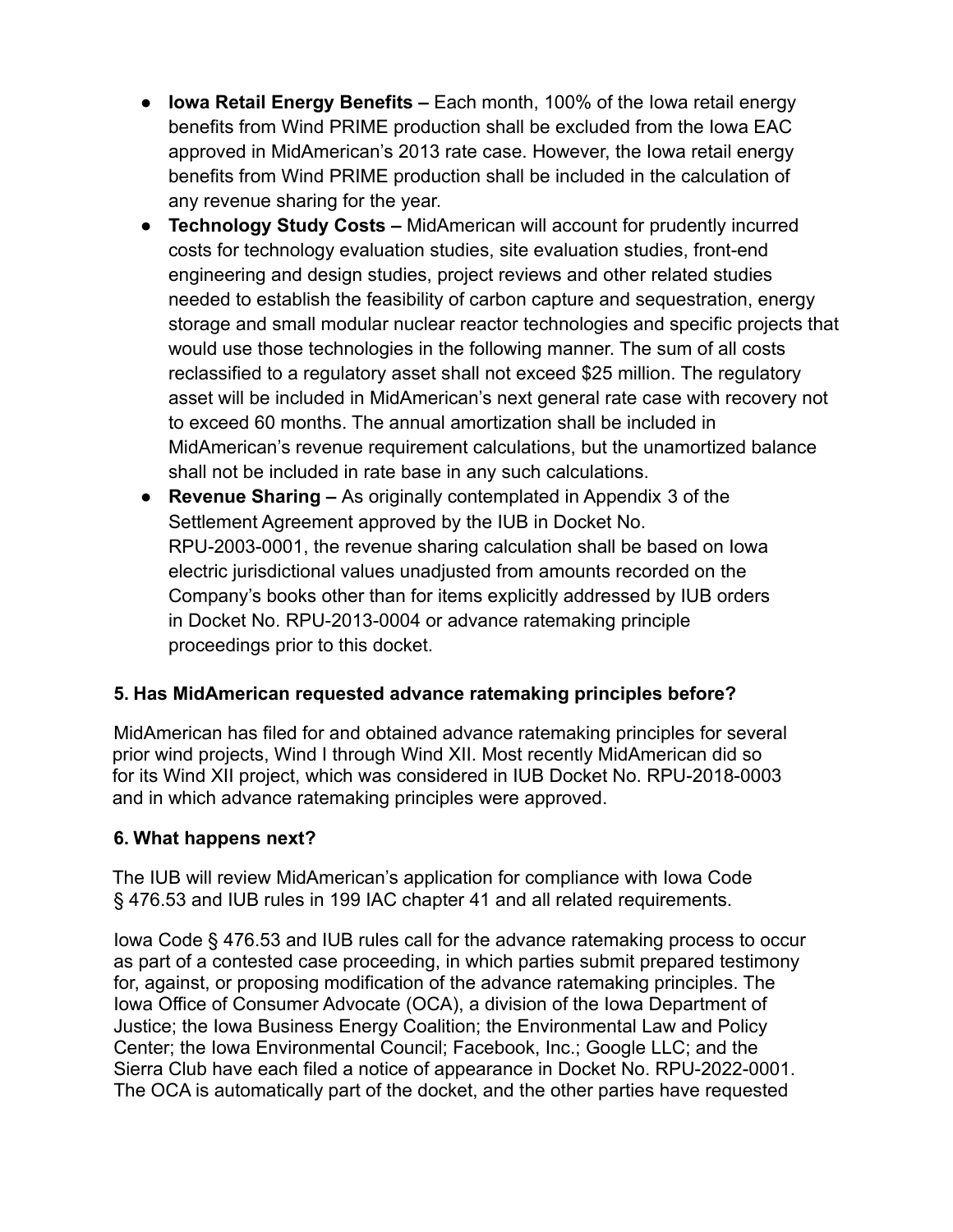leave to intervene. On April 4, 2022, the IUB issued an order granting the requests for intervention for all parties that have applied to date.

On May 6, 2022, the IUB issued an order establishing the procedural schedule, which sets hearing dates of October 31 - November 4, 2022 to consider the matter. The parties will be filing written testimony and rebuttals to testimony consistent with that schedule prior to the hearing dates. The order also sets an intervention deadline of May 20, 2022, for a party to petition to join the contested case proceeding.

On April 4, 2022, the IUB issued an order requesting proposals and scheduling an oral argument for April 21 requesting interested parties to file proposals to efficiently address overlapping issues of this Wind Prime application, identified as Docket No. RPU-2022-0001, and SPU-2021-0003. On May 18, 2022, the IUB issued an order that does not consolidate the dockets and noting that common factual issues will be addressed as appropriate in the separate dockets.

## **7. What are Technical Conferences and why is the IUB holding them?**

Iowa Code § 476.53 requires the IUB to evaluate the completeness of the Application and allows the IUB to require additional information from the applicant. One of the issues addressed by MidAmerican witnesses is the electric transmission needs of Iowa and the impact of the proposed facilities on the transmission grid and on the Midcontinent Independent System Operator, LLC's (MISO), Long-Range Transmission Planning (LRTP) proposals.

The IUB has scheduled one technical conference from 1 p.m. to 5 p.m. Thursday May 26, 2022, and a second technical conference from 1 p.m. to 5 p.m. Thursday July 7, 2022, both in the IUB's Hearing Room at 1375 E. Court Ave., Des Moines, Iowa. At the technical conferences, there will be a discussion regarding MidAmerican's transmission needs in relation to the advance ratemaking principles and the impact the generation will have on the transmission network and the LRTP process that is occurring at MISO. Discussion will also include the impact other proposed generation additions in Iowa may have on the proposed assets in MidAmerican's advance ratemaking, the impact all of the proposed generation in Iowa may have on the existing generation, and the overall transmission needs in the state.

### **8. When will the IUB issue its decision on MidAmerican's request for advance ratemaking?**

MidAmerican has requested that the IUB issue its decision by October 31, 2022, but that is not statutorily required. The IUB's contested case process is designed to ensure that parties with multiple perspectives have an opportunity to provide testimony and arguments before a decision is made.

## **9. Will my rates go up after the IUB issues a decision?**

Rates will not increase as a direct result of the decision in this case. Advance ratemaking principles do not authorize a utility to increase rates. MidAmerican will have to file an application with the IUB after construction of the assets to receive approval to charge rates reflecting the costs of the Wind PRIME project. Advance ratemaking principles, if approved, will inform the subsequent application for rate increases when brought forward.